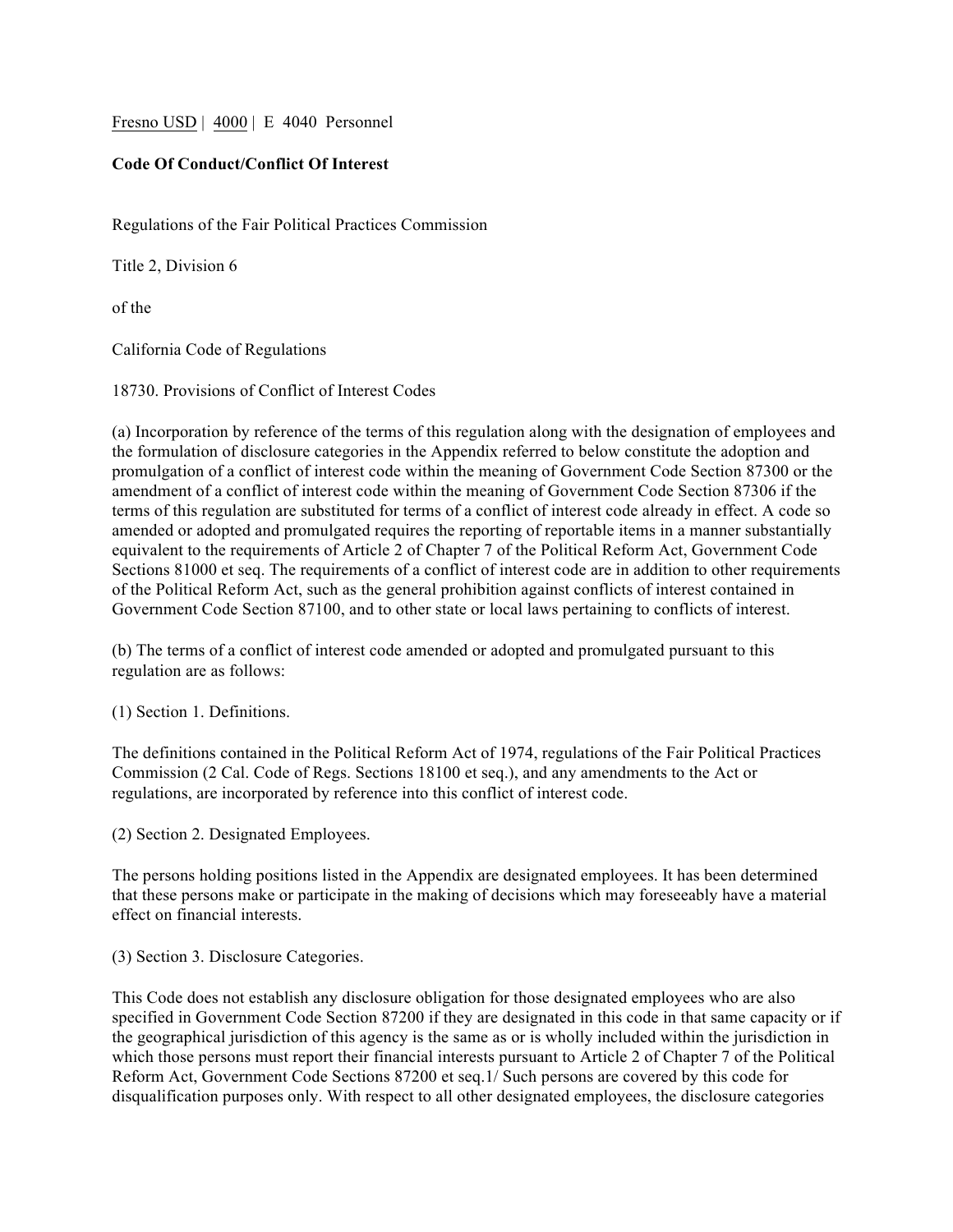set forth in the Appendix specify which kinds of financial interests are reportable. Such a designated employee shall disclose in his/her statement of economic interests those financial interests he/she has which are of the kind described in the disclosure categories to which he/she is assigned in the Appendix. It has been determined that the financial interests set forth in a designated employee's disclosure categories are the kinds of financial interests which he/she foreseeably can affect materially through the conduct of his/her office.

(4) Section 4. Statements of Economic Interests: Place of Filing.

The code reviewing body shall instruct all designated employees within its code to file statements of economic interests with the agency or with the code reviewing body, as provided by the code reviewing body in the agency's conflict of interest code.2/

(5) Section 5. Statements of Economic Interests: Time of Filing.

(A) Initial Statements. All designated employees employed by the agency on the effective date of this code, as originally adopted, promulgated and approved by the code reviewing body, shall file statements within 30 days after the effective date of this code. Thereafter, each person already in a position when it is designated by an amendment to this code shall file an initial statement within 30 days after the effective date of the amendment.

(B) Assuming Office Statements. All persons assuming designated positions after the effective date of this code shall file statements within 30 days after assuming the designated positions, or if subject to State Senate confirmation, 30 days after being nominated or appointed.

(C) Annual Statements. All designated employees shall file statements no later than April 1.

(D) Leaving Office Statements. All persons who leave designated positions shall file statements within 30 days after leaving office.

(5.5) Section 5.5. Statements for Persons Who Resign 45 Days After Appointment.

Persons who resign within 45 days of initial appointment are not deemed to have assumed office or left office provided they did not make or participate in the making of, or use their position to influence any decision and did not receive or become entitled to receive any form of payment as a result of their appointment. Such persons shall not file either an assuming or leaving office statement.

(6) Section 6. Contents of and Period Covered by Statements of Economic Interests.

(A) Contents of Initial Statements. Initial statements shall disclose any reportable investments, interests in real property and business positions held on the effective date of the code and income received during the 12 months prior to the effective date of the code.

(B) Contents of Assuming Office Statements. Assuming office statements shall disclose any reportable investments, interests in real property and business positions held on the date of assuming office or, if subject to State Senate confirmation or appointment, on the date of nomination, and income received during the 12 months prior to the date of assuming office or the date of being appointed or nominated, respectively.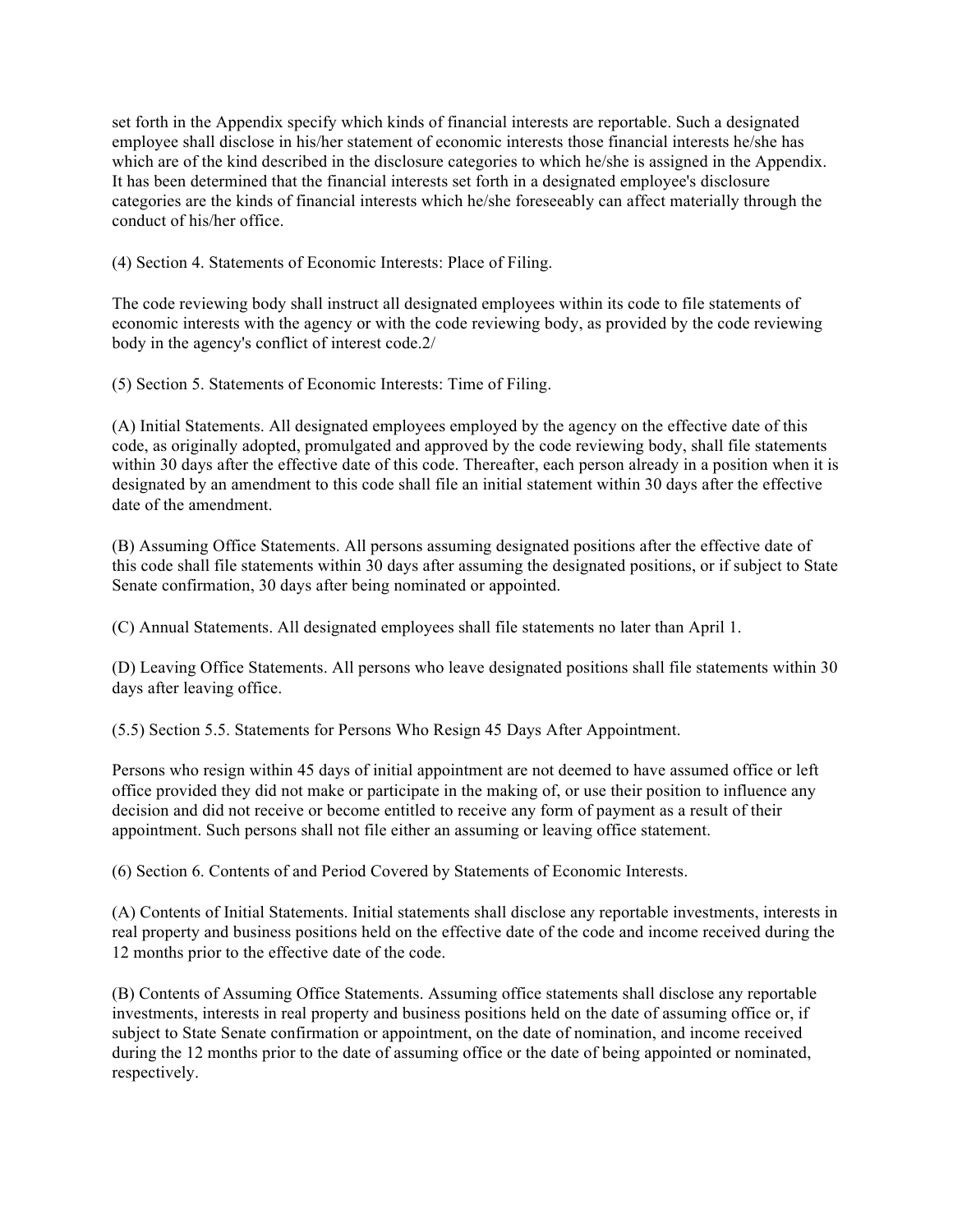(C) Contents of Annual Statements. Annual statements shall disclose any reportable investments, interests in real property, income and business positions held or received during the previous calendar year provided, however, that the period covered by an employee's first annual statement shall begin on the effective date of the code or the date of assuming office, whichever is later.

(D) Contents of Leaving Office Statements. Leaving office statements shall disclose reportable investments, interests in real property, income and business positions held or received during the period between the closing date of the last statement filed and the date of leaving office.

(7) Section 7. Manner of Reporting.

Statements of economic interests shall be made on forms prescribed by the Fair Political Practices Commission and supplied by the agency, and shall contain the following information:

(A) Investments and Real Property Disclosure.

When an investment or an interest in real property 3/ is required to be reported, 4/ the statement shall contain the following:

1. A statement of the nature of the investment or interest;

2. The name of the business entity in which each investment is held, and a general description of the business activity in which the business entity is engaged;

3. The address or other precise location of the real property;

4. A statement whether the fair market value of the investment or interest in real property exceeds \$1,000, exceeds \$10,000 or exceeds \$100,000.

(B) Personal Income Disclosure.

When personal income is required to be reported, 5/ the statement shall contain:

1. The name and address of each source of income aggregating \$250 or more in value or \$50 or more in value if the income was a gift, and a general description of the business activity, if any, of each source;

2. A statement whether the aggregate value of income from each source, or in the case of a loan, the highest amount owed to each source, was \$1,000 or less, greater than \$1,000, or greater than \$10,000;

3. A description of the consideration, if any, for which the income was received;

4. In the case of a gift, the name, address and business activity of the donor and any intermediary through which the gift was made; a description of the gift; the amount or value of the gift; and the date on which the gift was received;

5. In the case of a loan, the annual interest rate and the security, if any, given for the loan.

(C) Business Entity Income Disclosure.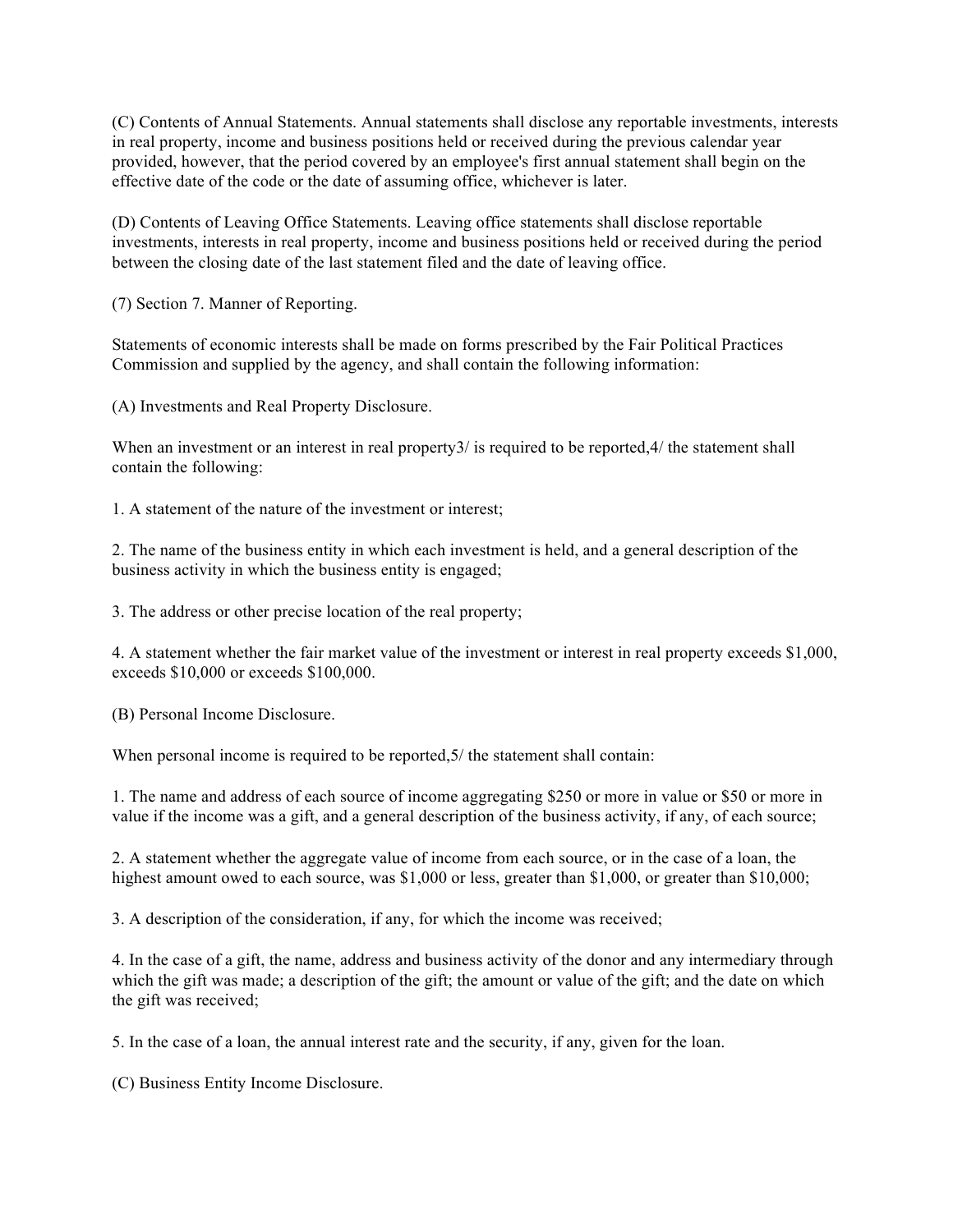When income of a business entity, including income of a sole proprietorship, is required to be reported, 6/ the statement shall contain:

1. The name, address, and a general description of the business activity of the business entity;

2. The name of every person from whom the business entity received payments if the filer's pro rata share of gross receipts from such person was equal to or greater than \$10,000.

(D) Business Position Disclosure.

When business positions are required to be reported, a designated employee shall list the name and address of each business entity in which he/she is a director, officer, partner, trustee, employee, or in which he/she holds any position of management, a description of the business activity in which the business entity is engaged, and the designated employee's position with the business entity.

(E) Acquisition or Disposal During Reporting Period.

In the case of an annual or leaving office statement, if an investment or an interest in real property was partially or wholly acquired or disposed of during the period covered by the statement, the statement shall contain the date of acquisition or disposal.

(8) Section 8. Disqualification.

No designated employee shall make, participate in making, or in any way attempt to use his/her official position to influence the making of any governmental decision which he/she knows or has reason to know will have a reasonably foreseeable material financial effect, distinguishable from its effect on the public generally, on the official or a member of his/her immediate family or on:

(A) Any business entity in which the designated employee has a direct or indirect investment worth \$1,000 or more;

(B) Any real property in which the designated employee has a direct or indirect interest worth \$1,000 or more;

(C) Any source of income, other than gifts and other than loans by a commercial lending institution in the regular course of business on terms available to the public without regard to official status, aggregating \$250 or more in value provided to, received by or promised to the designated employee within 12 months prior to the time when the decision is made;

(D) Any business entity in which the designated employee is a director, officer, partner, trustee, employee, or holds any position or management; or

(E) Any donor of, or any intermediary or agent for a donor of, a gift or gifts aggregating \$250 or more in value provided to, received by, or promised to the designated employee within 12 months prior to the time when the decision is made.

(8.3) Section 8.3. Legally Required Participation.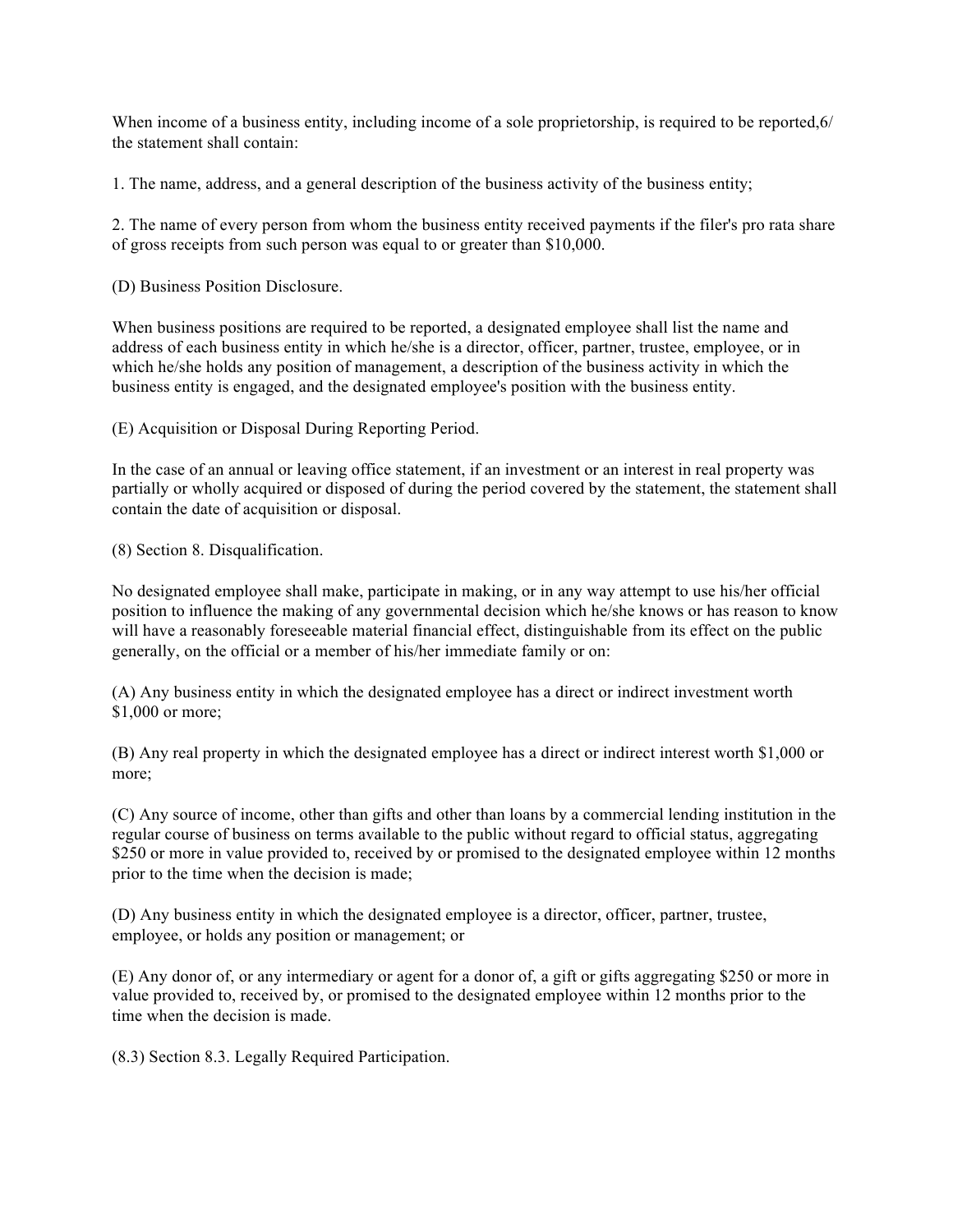No designated employee shall be prevented from making or participating in the making of any decision to the extent his/her participation is legally required for the decision to be made. The fact that the vote of a designated employee who is on a voting body is needed to break a tie does not make his/her participation legally required for purposes of this section.

(8.5) Section 8.5. Disqualification of State Officers

and Employees.

In addition to the general disqualification provisions of Section 8, no state administrative official shall make, participate in making, or use his/her official position to influence any governmental decision directly relating to any contract where the state administrative official knows or has reason to know that any party to the contract is a person with whom the state administrative official, or any member of his/her immediate family has, within 12 months prior to the time when the official action is to be taken:

(A) Engaged in a business transaction or transactions on terms not available to members of the public, regarding any investment or interest in real property; or

(B) Engaged in a business transaction or transactions on terms not available to members of the public regarding the rendering of goods or services totaling in value \$1,000 or more.

(9) Section 9. Manner of Disqualification.

When a designated employee determines that he/she should not make a governmental decision because he/she has a disqualifying interest in it, the determination not to act must be accompanied by disclosure of the disqualifying interest. In the case of a voting body, this determination and disclosure shall be made part of the agency's official record; in the case of a designated employee who is the head of an agency, this determination and disclosure shall be made in writing to his/her appointing authority; and in the case of other designated employees, this determination and disclosure shall be made in writing to the designated employee's supervisor.

(10) Section 10. Assistance of the Commission and Counsel.

Any designated employee who is unsure of his/her duties under this code may request assistance from the Fair Political Practices Commission pursuant to Government Code Section 83114 or from the attorney for his/her agency, provided that nothing in this section requires the attorney for the agency to issue any formal or informal opinion.

(11) Section 11. Violations.

This code has the force and effect of law. Designated employees violating any provision of this Code are subject to the administrative, criminal and civil sanctions provided in the Political Reform Act, Government Code Sections 81000-91014. In addition, a decision in relation to which a violation of the disqualification provisions of this Code or of Government Code Section 87100 or 87450 has occurred may be set aside as void pursuant to Government Code Section 91003.

Authority: Government Code 83112

Reference: Government Code 87300, 87302